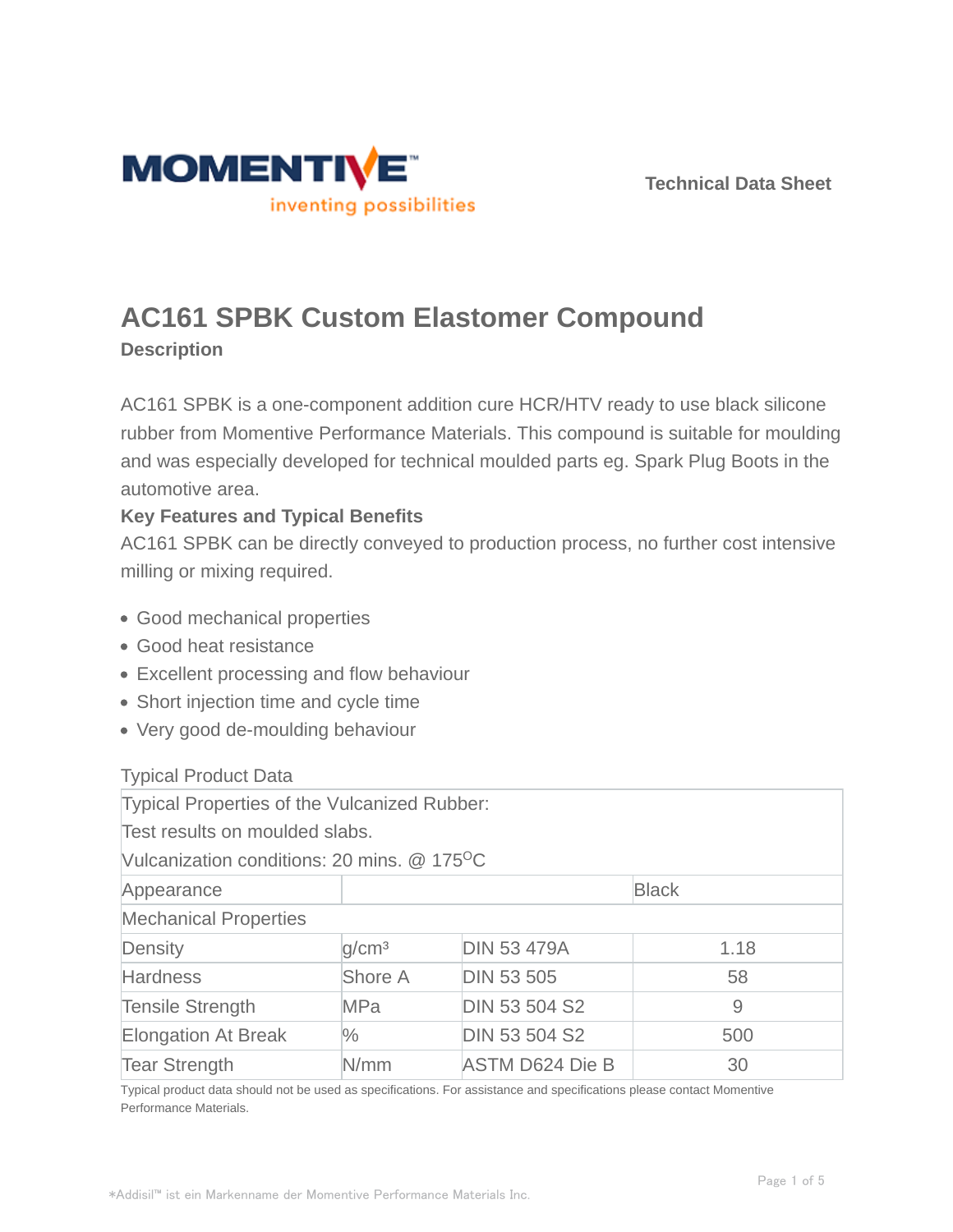## **Containers**

AC161 SPBK is available in 500Kg cardboard boxes.

### **Instructions for Use**

AC161 SPBK is a ready to use compound. Can be compression moulded, injection moulded or steam cured.

Cure inhibition: Being a platinum cure mechanism, the following contaminants can cause cure inhibition.

- Amine derivatives: Organic and inorganic basic compounds
- Sulfur Products: Anti-oxidants from plastics (thio compounds and sulphides)
- Metal Soaps: Mould release agents or anti-acids as Zn or Ca Stearate from **Polyolefins**
- Tin compounds
- Phosphorous products: Anti-oxidants from plastics (phosphines and phosphates)

## **Storage Period**

The warranty period of AC161 SPBK is 3 months from the date of manufacture, if stored in the original unopened boxes and stored at dry conditions at room temperature (max.  $27^{\circ}$ C). The shelf life will be indicated by the "use before date" on the associated Certificate of Analysis.

## **Availability**

AC161 SPBK may be ordered from your regular sales contact.

#### **Patent Status**

Nothing contained herein shall be construed to imply the nonexistence of any relevant patents or to constitute the permission, inducement or recommendation to practice any invention covered by any patent, without authority from the owner of the patent.

## **Product Safety, Handling and Storage**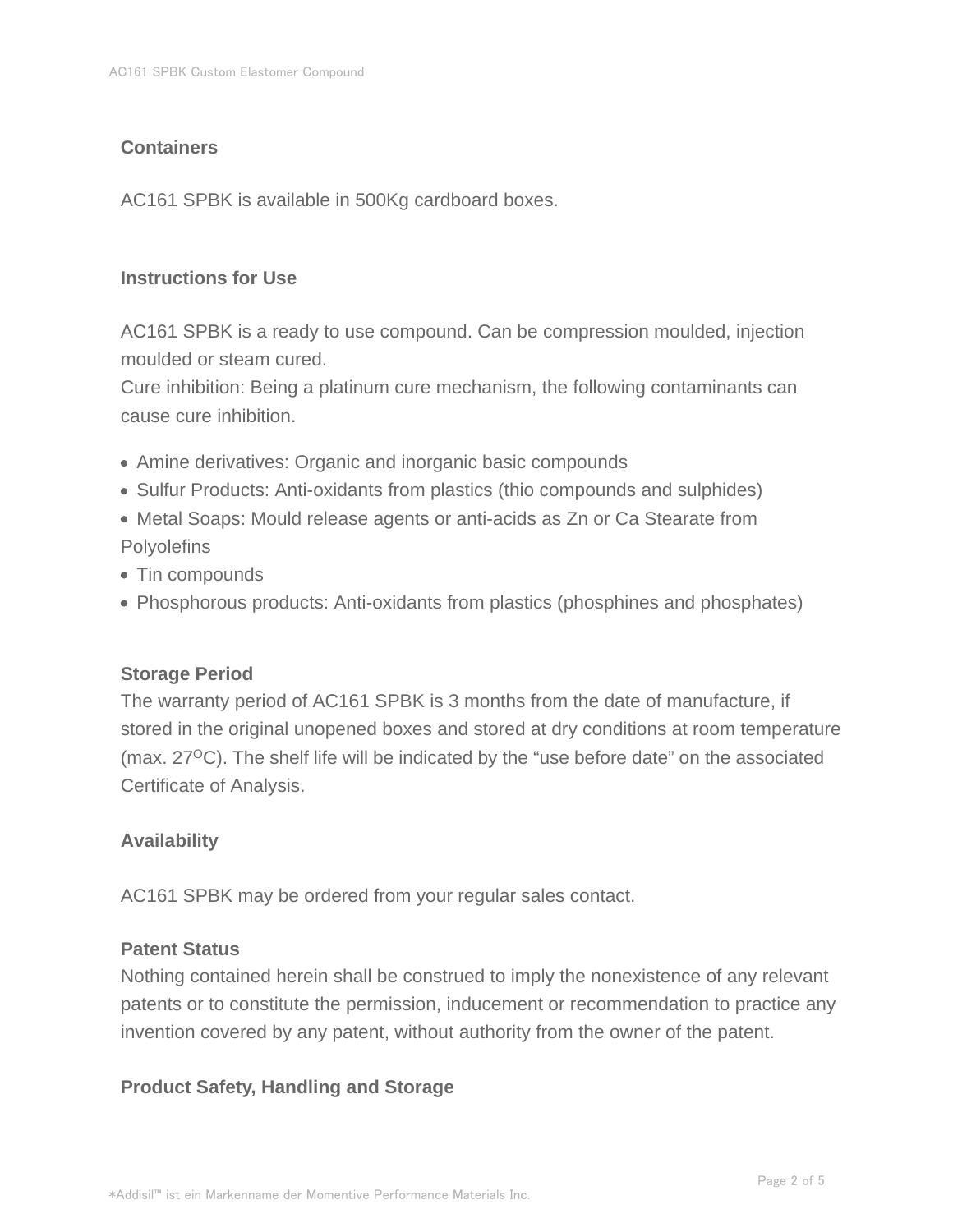Customers should review the latest Safety Data Sheet (SDS) and label for product safety information, safe handling instructions, personal protective equipment if necessary, emergency service contact information, and any special storage conditions required for safety. Momentive Performance Materials (MPM) maintains an aroundthe-clock emergency service for its products. SDS are available at www.momentive.com or, upon request, from any MPM representative. For product storage and handling procedures to maintain the product quality within our stated specifications, please review Certificates of Analysis, which are available in the Order Center. Use of other materials in conjunction with MPM products (for example, primers) may require additional precautions. Please review and follow the safety information provided by the manufacturer of such other materials.

#### **Limitations**

Customers must evaluate Momentive Performance Materials products and make their own determination as to fitness of use in their particular applications.

#### **Contact Information**

Email commercial.services@momentive.com

## **Telephone**

| <b>Americas</b>      | <b>Latin America</b> | <b>EMEAI- Europe, Middle</b><br>East, Africa & India | <b>ASIA PACIFIC</b> |
|----------------------|----------------------|------------------------------------------------------|---------------------|
| +1 800 295 2392      | <b>Brazil</b>        | <b>Europe</b>                                        | <b>China</b>        |
| Toll free*           | +55 11 4534 9650     | +390510924300                                        | 800 820 0202        |
| +704 805 6946        | <b>Direct Number</b> | Direct number                                        | Toll free           |
| <b>Direct Number</b> |                      |                                                      | +86 21 3860 4892    |
|                      |                      |                                                      | Direct number       |
| *All American        | <b>Mexico</b>        | India, Middle East &                                 | Japan               |
| countries            | +52 55 2169 7670     | <b>Africa</b>                                        | +81 3 5544 3111     |
|                      | <b>Direct Number</b> | + 91 44 71212207                                     | Direct number       |
|                      |                      | Direct number*                                       |                     |
|                      |                      | *All Middle Eastern                                  | <b>Korea</b>        |
|                      |                      | countries, Africa, India,                            | +82 2 6201 4600     |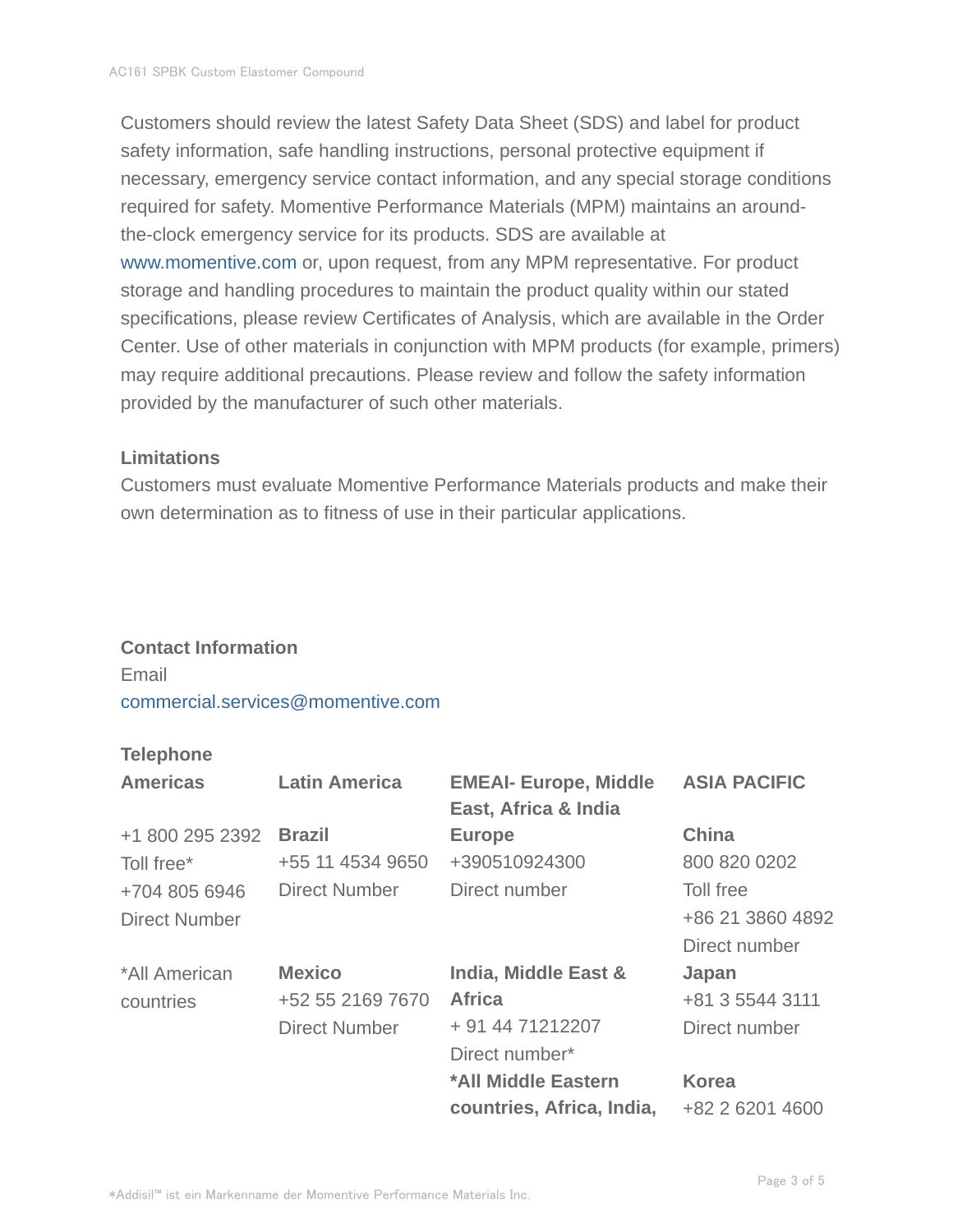For literature and technical assistance, visit our website at: www.momentive.com

#### **DISCLAIMER:**

**THE MATERIALS, PRODUCTS AND SERVICES OF MOMENTIVE PERFORMANCE MATERIALS INC. AND ITS SUBSIDIARIES AND AFFILIATES (COLLECTIVELY "SUPPLIER"), ARE SOLD SUBJECT TO SUPPLIER'S STANDARD CONDITIONS OF SALE, WHICH ARE INCLUDED IN THE APPLICABLE DISTRIBUTOR OR OTHER SALES AGREEMENT, PRINTED ON THE BACK OF ORDER ACKNOWLEDGMENTS AND INVOICES, AND AVAILABLE UPON REQUEST. ALTHOUGH ANY INFORMATION, RECOMMENDATIONS, OR ADVICE CONTAINED HEREIN IS GIVEN IN GOOD FAITH, SUPPLIER MAKES NO WARRANTY OR GUARANTEE, EXPRESS OR IMPLIED, (i) THAT THE RESULTS DESCRIBED HEREIN WILL BE OBTAINED UNDER END-USE CONDITIONS, OR (ii) AS TO THE EFFECTIVENESS OR SAFETY OF ANY DESIGN INCORPORATING ITS PRODUCTS, MATERIALS, SERVICES, RECOMMENDATIONS OR ADVICE. EXCEPT AS PROVIDED IN SUPPLIER'S STANDARD CONDITIONS OF SALE, SUPPLIER AND ITS REPRESENTATIVES SHALL IN NO EVENT BE RESPONSIBLE FOR ANY LOSS RESULTING FROM ANY USE OF ITS MATERIALS, PRODUCTS OR SERVICES DESCRIBED HEREIN.** Each user bears full responsibility for making its own determination as to the suitability of Supplier's materials, services, recommendations, or advice for its own particular use. Each user must identify and perform all tests and analyses necessary to assure that its finished parts incorporating Supplier's products, materials, or services will be safe and suitable for use under end-use conditions. Nothing in this or any other document, nor any oral recommendation or advice, shall be deemed to alter, vary, supersede, or waive any provision of Supplier's standard Conditions of Sale or this Disclaimer, unless any such modification is specifically agreed to in a writing signed by Supplier. No statement contained herein concerning a possible or suggested use of any material, product, service or design is intended, or should be construed, to grant any license under any patent or other intellectual property right of Supplier covering such use or design, or as a recommendation for the use of such material, product, service or design in the infringement of any patent or other intellectual property right.